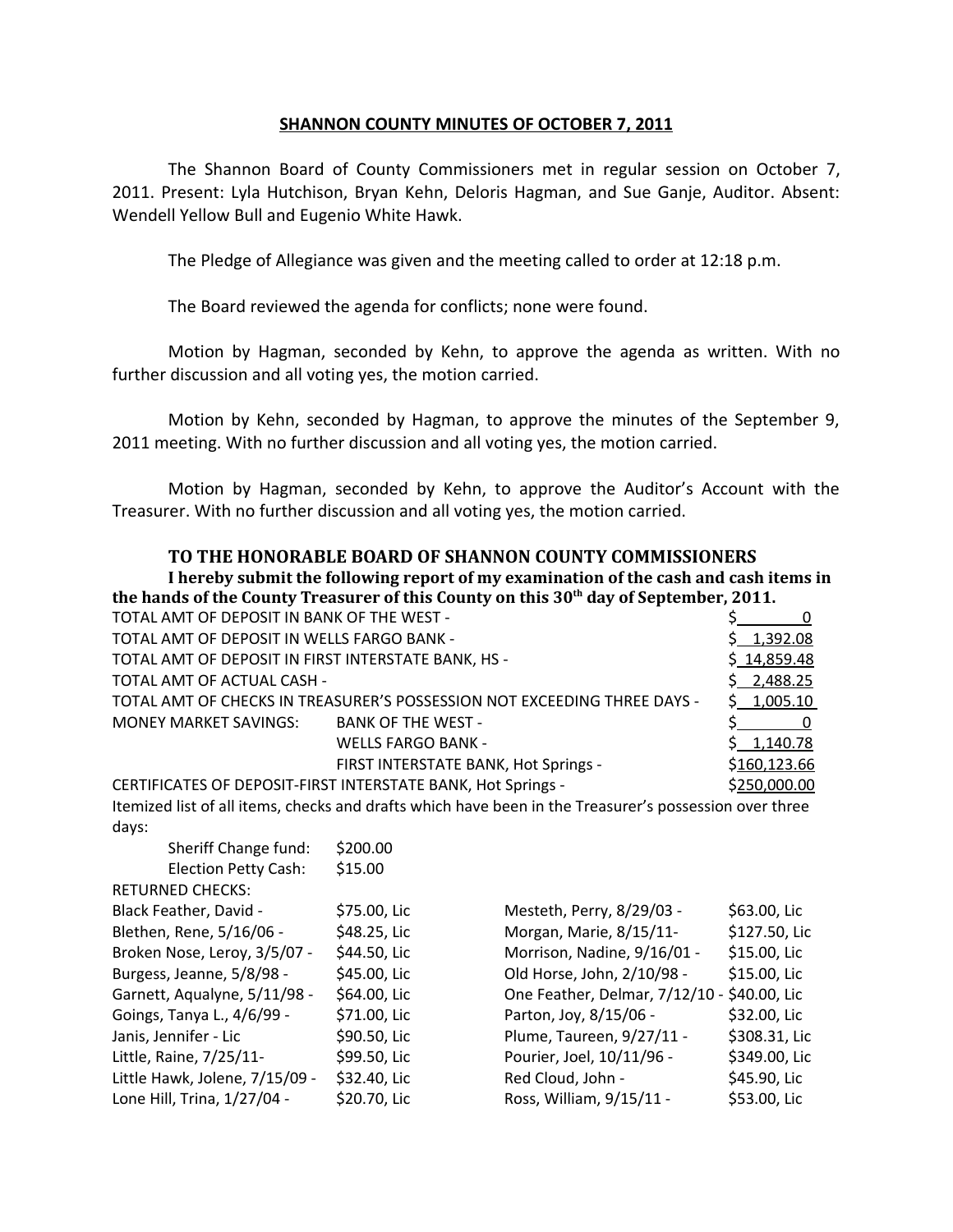DATED this 30<sup>th</sup> day of September, 2011 /S/Sue Ganje, Auditor SUE GANJE, COUNTY AUDITOR OF SHANNON COUNTY

THE ABOVE BALANCE REFLECTS COUNTY MONIES, MONIES HELD IN TRUST, AND MONIES COLLECTED FOR AND TO BE REMITTED TO OTHER ENTITIES: SCHOOLS, TOWNS AND STATE.

Motion by Kehn, seconded by Hagman, to accept and place on file the monthly report of Veterans Services Officer Archie Hopkins. With no further discussion and all voting yes, the motion carried.

Motion by Hagman, seconded by Kehn, to approve the following bills as presented. With no further discussion and all voting yes, the motion carried.

| <b>GENERAL FUND</b>            |                             |            |
|--------------------------------|-----------------------------|------------|
| <b>COMMISSIONERS</b>           | SEPTEMBER SALARIES          | \$495.33   |
| <b>AUDITOR'S OFFICE</b>        | <b>SEPTEMBER SALARIES</b>   | \$2,603.62 |
| <b>TREASURER'S OFFICE</b>      | SEPTEMBER SALARIES          | \$2,597.93 |
| <b>STATE'S ATTORNEY OFFICE</b> | SEPTEMBER SALARIES          | \$1,104.37 |
| DIRECTOR OF EQUALIZATION       | SEPTEMBER SALARIES          | \$1,402.11 |
| <b>REGISTER OF DEEDS</b>       | SEPTEMBER SALARIES          | \$1,562.94 |
| <b>VETERANS SERVICES</b>       | SEPTEMBER SALARIES          | \$794.16   |
| <b>SHERIFF'S OFFICE</b>        | SEPTEMBER SALARIES          | \$2,336.73 |
| <b>AT&amp;T MOBILITY</b>       | <b>CELL PHONE</b>           | \$129.46   |
| <b>BEST WESTERN RAMKOTA</b>    | <b>TRAVEL</b>               | \$385.00   |
| CAROL BUTZMAN CONSULTING       | MI                          | \$598.61   |
| <b>CENTURY BUSINESS</b>        | <b>COPIER</b>               | \$16.60    |
| CODY, DENISE                   | MI                          | \$15.00    |
| <b>CULLIGAN</b>                | <b>SUPPLY</b>               | \$10.00    |
| DAGGETT, JIM                   | <b>BLUE CROSS HEALTH PR</b> | \$437.62   |
| DIETRICH, DONNA                | MI                          | \$104.39   |
| <b>FALL RIVER CO. SHERIFF</b>  | <b>INMATE</b>               | \$3,906.00 |
| FARRELL, FARRELL               | SEPT DEP STATES ATY         | \$1,666.67 |
| <b>CARDMEMBER SERVICE</b>      | <b>GAS; SUPPLY</b>          | \$940.47   |
| HAGMAN, DELORIS                | <b>TRAVEL</b>               | \$35.52    |
| HALLS, TERRI                   | <b>TRAVEL</b>               | \$205.36   |
| <b>KEHN, BRYAN</b>             | <b>TRAVEL</b>               | \$66.60    |
| LINDA KLUENDER                 | <b>DOM ABUSE GRANT</b>      | \$141.25   |
| LACROIX LAW OFFICE             | MI                          | \$216.18   |
| LEWIS & CLARK BHS              | MI                          | \$149.00   |
| <b>MARSHALL &amp; SWIFT</b>    | <b>SUPPLY</b>               | \$822.75   |
| MARTINEZ, AUDREY L             | <b>TRAVEL</b>               | \$43.66    |
| <b>MCLEOD'S OFFICE SUPPLY</b>  | <b>SUPPLY</b>               | \$206.91   |
| MIKELSON, GARY                 | MI                          | \$45.00    |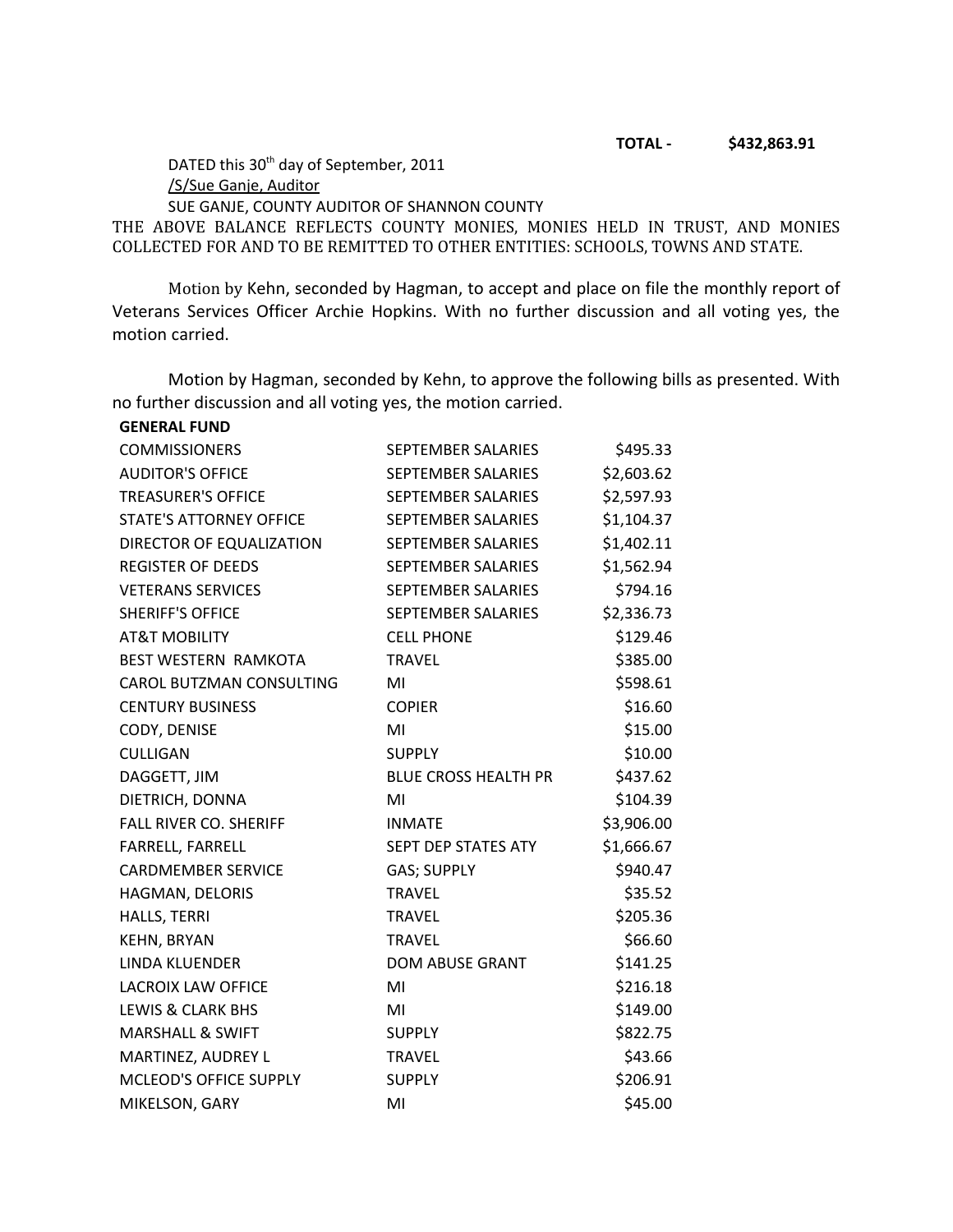| <b>QUILL CORPORATION</b>         | <b>SUPPLY</b>                  | \$476.55    |
|----------------------------------|--------------------------------|-------------|
| RUSHMORE COMMUNICATIONS          | <b>SUPPLY; EQUIP</b>           | \$92.86     |
| <b>SHANNON COUNTY SHERIFF</b>    | UTILITY; SUPPLY                | \$74.26     |
| <b>SHANNON COUNTY SHERIFF</b>    | 9-30; MEALS, PIERRE            | \$91.98     |
| SKINNER, MATTHEW                 | <b>CAAF</b>                    | \$319.23    |
| <b>SLOWEY COURT REPORTING</b>    | MI                             | \$82.50     |
| SOUTH DAKOTA RETIREMENT          | SEPTEMBER RETIREMENT           | \$1,820.32  |
| SOUTH DAKOTA STATE TREAS         | <b>SALES TAX</b>               | \$0.17      |
| SWANDA, KAREN                    | MI                             | \$15.00     |
| <b>US POSTAL SERVICE</b>         | SEPT POSTAGE                   | \$406.64    |
| <b>WELLS FARGO BANK</b>          | SEPT PAYROLL TAXES             | \$2,143.05  |
| <b>SHARI WINSLOW</b>             | SEPT DOM ABUSE GRANT           | \$141.25    |
| WHITE HAWK, EUGENIO              | <b>TRAVEL</b>                  | \$69.56     |
| YANKTON COUNTY SHERIFF           | MI                             | \$25.00     |
| YELLOW BULL, WENDELL             | <b>TRAVEL</b>                  | \$47.36     |
| HUTCHISON, LYLA                  | <b>TRAVEL</b>                  | \$59.20     |
| <b>COURT COSTS</b>               | <b>WITNESS</b>                 | \$121.40    |
|                                  | <b>GENERAL FUND TOTAL</b>      | \$29,025.57 |
| <b>ROAD &amp; BRIDGE</b>         |                                |             |
| <b>ROAD &amp; BRIDGE</b>         | SEPTEMBER SALARIES             | \$8,668.82  |
| AND ADDITIONAL OVERTIME FOR      |                                |             |
| LYNX BETTELYOUN                  |                                | \$196.65    |
| RICHARD COTTIER                  |                                | \$108.00    |
| <b>DAVID WHITEFACE</b>           |                                | \$180.00    |
| <b>LEON ZIMBELMAN</b>            |                                | \$180.00    |
| <b>AT&amp;T MOBILITY</b>         | <b>CELL PHONE</b>              | \$81.91     |
| <b>BLUE CROSS/BLUE SHIELD</b>    | <b>BLUE CROSS HEALTH IN</b>    | \$1,583.76  |
| <b>BUTLER MACHINERY CO.</b>      | <b>REPAIR</b>                  | \$180.49    |
| <b>CULLIGAN</b>                  | <b>SUPPLY</b>                  | \$25.75     |
| <b>CARDMEMBER SERVICE</b>        | <b>GAS; SUPPLY</b>             | \$84.94     |
| <b>GREAT PLAINS COMMUNICATIO</b> | <b>TELEPHONE</b>               | \$181.31    |
| <b>HUSKER AUTO PARTS</b>         | <b>SUPPLY; REPAIR</b>          | \$877.34    |
| LACREEK ELECTRIC ASSOC           | <b>UTILITY</b>                 | \$229.90    |
| <b>MCI COMM SERVICE</b>          | <b>UTILITY</b>                 | \$45.30     |
| NEBRASKA CHILD SUPPORT           | <b>CHILD SUPPORT</b>           | \$245.00    |
| RUSHMORE COMMUNICATIONS          | <b>SUPPLY; EQUIP</b>           | \$680.00    |
| SIOUX NATION SHOPPING CTR        | <b>SUPPLY</b>                  | \$38.97     |
| SOUTH DAKOTA RETIREMENT          | SEPTEMBER RETIREMENT           | \$1,269.44  |
| <b>TRUE VALUE</b>                | <b>SUPPLY</b>                  | \$54.72     |
| <b>WELLS FARGO BANK</b>          | <b>SEPT PAYROLL TAXES</b>      | \$3,167.09  |
|                                  | <b>ROAD &amp; BRIDGE TOTAL</b> | \$18,079.39 |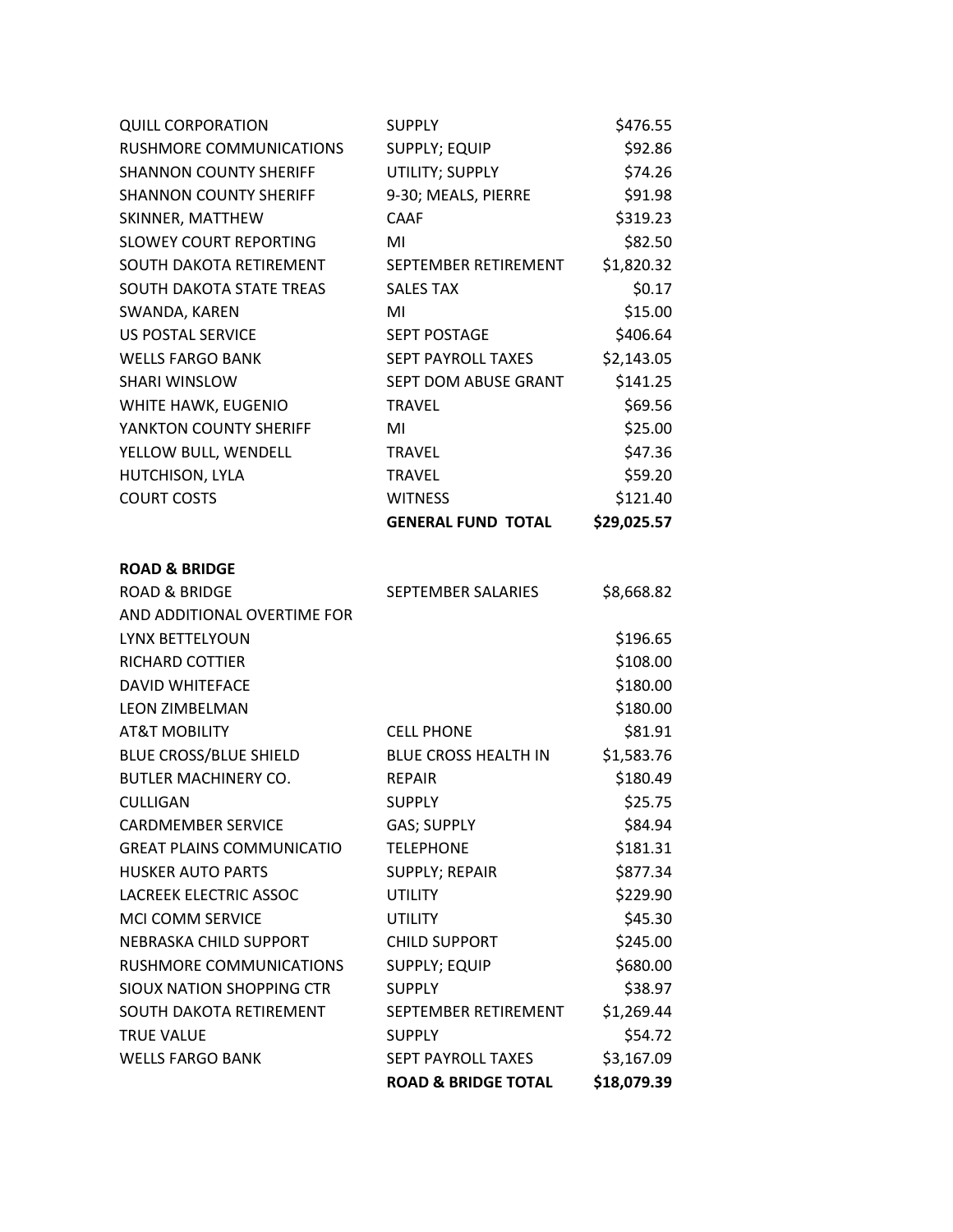| <b>CORONER</b>  |                        |             |
|-----------------|------------------------|-------------|
| AUDREY MARTINEZ | <b>AUGUST SALARIES</b> | \$150.96    |
|                 | <b>CORONER TOTAL</b>   | \$150.96    |
|                 | <b>GRAND TOTAL</b>     | \$47,255.92 |

Motion Hagman, seconded by Kehn, to accept David Hauck's resignation as Weed Supervisor. With no further discussion and all voting yes, the motion carried.

Motion by Kehn, seconded by Hagman, to approve the schedule of levies for 2011 taxes payable in 2012. With no further discussion and all voting yes, the motion carried.

| Tax Levy in                  |                |           |
|------------------------------|----------------|-----------|
| <b>COUNTY TAX LEVIES</b>     | <b>Dollars</b> | \$s/1,000 |
| <b>WITHIN LIMITED LEVY:</b>  |                |           |
| * General County Purposes    |                |           |
| $(10-12-9)$                  | \$221,656.00   | 8.173     |
| UNLIMITED LEVY - SUB TOTAL   | \$221,656.00   | 8.173     |
| Fire Protection (34-31-3)    | \$4,243.00     | 0.156     |
| TOTAL TAXES LEVIED BY COUNTY | \$225,899.00   | 8.329     |

\* These Amounts include the 25% to be distributed to cities.

As of 09/09/2011 these levies are not approved by the Department of Revenue

Motion by Hagman, seconded by Kehn, to approve the travel request of Audrey Martinez, Coroner, to attend a forensics class on firearms in Sioux Falls on October 24, 2011. With no further discussion and all voting yes, the motion carried.

The Board discussed the renewal of the county employee health insurance policy; questions will be referred to the Deputy State's Attorney.

Motion by Kehn, seconded by Hagman, to allow Bill Stockholm of Boston Mutual Life Insurance to meet with employees regarding life insurance options and to authorize an employee payroll deduction for premiums. With no further discussion and all voting yes, the motion carried.

Motion by Kehn, seconded by Hagman, to enter into Executive Session for personnel matters. With no further discussion and all voting yes, the motion carried and the Board went into Executive Session at 12:42 p.m.

Eugenio White Hawk entered the meeting at 12:43 p.m.

The Board came out of Executive Session at 1:37 p.m.

Deputy State's Attorney Pat Ginsbach met with the Board to ask for clarification on items included in the pipeline easements for the Oglala Sioux Rural Water.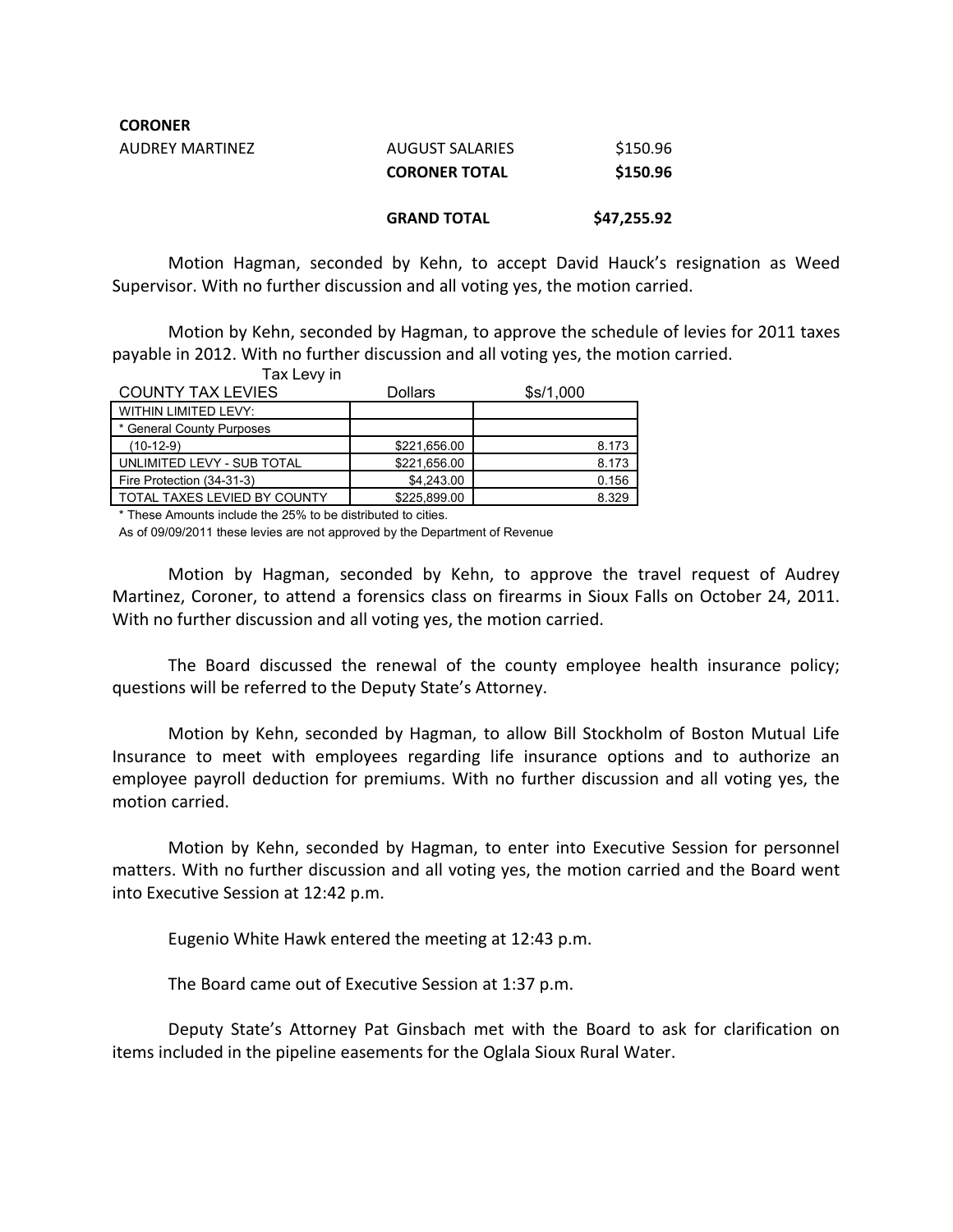Motion by Kehn, seconded by White Hawk, to renew the employee health insurance plan with Wellmark, Blue Cross Blue Shield. With no further discussion and all voting yes, the motion carried.

Motion by Kehn, seconded by White Hawk, to set \$400.00 as the maximum county contribution toward the cost of employee health coverage with any additional balance paid by the employee. With no further discussion and all voting yes, the motion carried.

Motion by Hagman, seconded by White Hawk, to approve Resolution #2011-08 endorsing the Oyate/Omniciye Lakota Project as follows. With no further discussion and all voting yes, the motion carried.

## **SHANNON COUNTY RESOLUTION #2011-09 RESOLUTION OF SHANNON COUNTY REGARDING THE OYATE OMNICIYE/OGLAGA LAKOTA PLAN AND ENCOURAGING PARTICIPATION IN PLANNING ACTIVITIES THROUGH MEMBERSHIP IN THE CONSORTIUM**

WHEREAS, the Oyate Omniciye/Oglala Lakota Plan is a project funded through the HUD Office of Sustainable Housing and Communities in joint partnership with the US Environmental Protection Agency and the US Department of Transportation; and is intended to help the Pine Ridge Indian Reservation, defined as the portions of Shannon, Bennett and Jackson counties encompassed within the geographic boundaries of the Pine Ridge Indian Reservation, create a Regional Plan for Sustainable Development, and

WHEREAS, the Oyate Omniciye/Oglala Lakota Plan will look at many ways to improve our local region, such as: ways to streamline land acquisition issues, increase access to affordable housing and home ownership, coordinate transportation and economic development initiatives, create jobs and training opportunities, seek out ways to provide access to renewable challenges, spark language preservation, address environmental issues, increase cultural awareness and educational efforts amongst our youth, promote green building technology, address health care concerns, combat the effects of climate change, and many more areas of need, and

WHEREAS, our way of life, *Wolakota*, encourages socially responsible, environmentally sound and economically empowering sustainable practices within tribal boundaries and beyond, and

WHEREAS, the success of the Oyate Omniciye/Oglala Lakota Plan will be greatly enhanced with the maximum amount of participation from as many individuals, organizations and agencies inside the boundaries of the Pine Ridge Indian Reservation as possible in the planning process, and

WHEREAS, we realize the benefits to be gained by the participation of Shannon County in the Oglala Lakota Plan project;

NOW THEREFORE, BE IT RESOLVED, that the Shannon County Commission does hereby recognize and express its support for the efforts of the Oyate Omniciye/Oglala Lakota Plan project by authorizing its Executive officers to engage in negotiations to join the planning Consortium through a review of the existing Memorandum of Understanding and conditions of Consortium membership with the full intent to sign up after review.

Dated at Shannon County, South Dakota this 7th day of October, 2011.

ATTEST: Lyla Hutchison, Chairwoman Sue Ganje, Shannon County Auditor

/s/ Lyla Hutchison /s/ Sue Ganje Board of Shannon County Commissioners

The monthly report of Sheriff Jim Daggett was reviewed and placed on file.